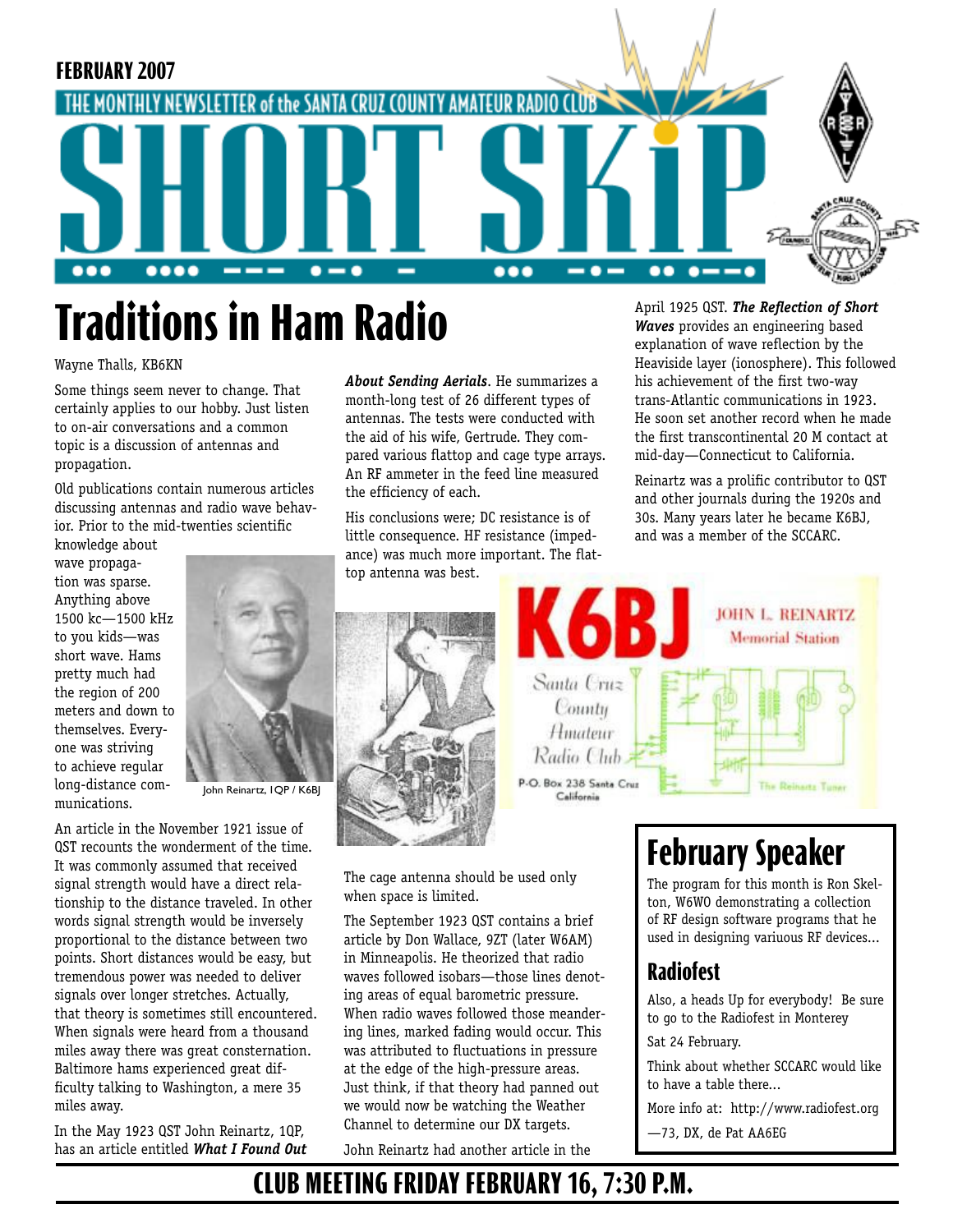

#### CAKE Ingredients Feb. 3rd

Twas a very bright day when our group of some (but by no means all) of the brightest minds in our club showed up for breakfast, coffee and all manner of technical give and take, Take Dave W8FLL (not literally though) who showed a very cool Antenna Wire Dipper that he built from a 4-State QRP Club http://4sqrp.com/ kit. Optical feed back and talks to you in Morse Code !

Rich W1WUH handed out copies of the Dec. issue of Circuit Cellar magazine with articles on analog techniques. He showed off his tee shirt saying " Forced to Design Alien Technology" I didn't quite catch the connection with wire recording used by the Germans in WWII but it does indicate that our interests span many decades.

Bob K6XX described his efforts to model antennas to cover the whole 80 band using the slick and free modelling program MMANA-GAL. http://mmhamsoft.amateurradio.ca/mmana/index.htm Hey Bob I can get you any modelling results you need HI HI. Comments were heard about broadband noise on 40 meters likely coming from Chinese over-horizon radar. Kathleen KI6AIE showed some of her back-to-the -shack pictures. Where would we be without her !

Larry WB6MVK wants help locating information on how to install a Yaesu digital readout in a SB101. Seems odd that Yaesu can't help. Mebbe post the question on eHam Larry.

Barry NR6S came with intriguing software called BARTPE PE stands for Partial Environment and allows selection and copy of only those key elements from a full blown Windows OS of interest to the user. This provides valuable economy in resources and portability and could be the answer to upgrading computers that are unable to run full versions of XP. http://www.nu2.nu/ pebuilder/ Gotta try that Barry.

As we encourage some non-technical diversions it was fun to see the video Mikey N6IL provided of interaction between Pres.Bush and our Sec.Of State.

Ron W6WO illustrated measurement of the inductance contributed by ferrite beads. The question of the day was " What is the melting point of copper and why could this be of interest?" Reed N1WC got it about right ,1085 degs C. It could be valuable in the field of Forensic Electronics by helping to locate the cause and location of certain catastrophic failures.

As always I missed a lot, like your conversations Art WF6P and good to see you Frank K6BDK. Just as a reminder we welcome participation by any ham, or would be ham, with technical questions of any kind and at any depth. BCNU in a fortnight !

### **RADIO LAW**

A proposed new driving law aimed primarily at banning all cellphone use while a vehicle is in motion could also mean an end to ham radio mobile operation in New Mexico. This, because it prohibits the use of any and all two-way mobile communication devices while operating a motor vehicle, even if the communications device can be operated hands free.

Introduced to the legislature by Representative Antonio Lujan, the law would define a mobile communication device as being a cellular telephone or any other device that enables a person to transmit to and receive signals from another person or device. The only people excepted from the ban are those reporting an emergency situation, or commercially in the performance of ones job duties.

The proposed law is very narrow in defining an emergency. It calls it a situation in which a person has reason to fear for his or her life or safety or believes that a criminal act may be perpetrated against that person or another. The also includes reporting a fire, a traffic accident in which one or more injuries are apparent, a serious road hazard, a medical or hazardous materials emergency or a person who is driving in a reckless, careless or otherwise unsafe manner.

So far, there is no exemption for radio amateurs, even during times of emergency communications training exercises. A first time conviction of using a two-way device while in motion in New Mexico would bring with it a \$30 fine. (K5FSB)

—From Amateur Radio Newline

### **ARRL Rolls Out New Web Site**

"Ham Radio . . . Getting the message through for your family and community" is the theme of the League's 2007 public relations campaign. The "Emergency Radio" Web site <http://www.emergency-radio.org/> debuted this week. ARRL Media and Public Relations Manager Allen Pitts, W1AGP, says the 2007 PR initiative picks up the momentum ARRL public information officers started during the justended "Hello" campaign.

"As we begin launching the new emergency communications campaign, the friendships and good will developed in Hello will aid in future promotions of Amateur Radio," Pitts said. "For 100 years, radio in its many forms has saved lives and aided in crises. We have a great legacy and a bright future."

The new Web site is a partner to the "Ham Radio . . . Getting the message through for your family and community" brochure now available and, in fact, already starting to make the rounds. "If an emergency or disaster should happen, the new 'Ham Radio . . . Getting the message through' site has the capability to quickly upload current information, providing PIOs with words and pictures to circulate to the media while the event is still news," Pitts explained.

As both the brochure and the "Ham Radio . . . Getting the message through" Web site note: "Amateur Radio . . . has consistently been the most reliable means of communication in emergencies when other systems failed or were overloaded." The campaign stresses that ham radio works and works well and it doesn't require any external infrastructure, such as telephone lines or even the Internet, to get the message through.

The Web site provides page space for emergency communication and disaster relief organizations to tell about their work. "So far, SKYWARN, MARS, SATERN and RACES have taken advantage of our offer, showing the versatility of ham radio in disasters and emergencies," Pitts says, "and more are expected."

The campaign also emphasizes that ham radio is fun and a good way to keep in touch with friends or family. "You can have this capability for yourself and your family," the campaign points out, inviting members of the general public to get an Amateur Radio license and become active in emergency communication through the Amateur Radio Emergency Service (ARES) or other organization. A "How to Get Started" tab on the Web site offers step-bystep instructions.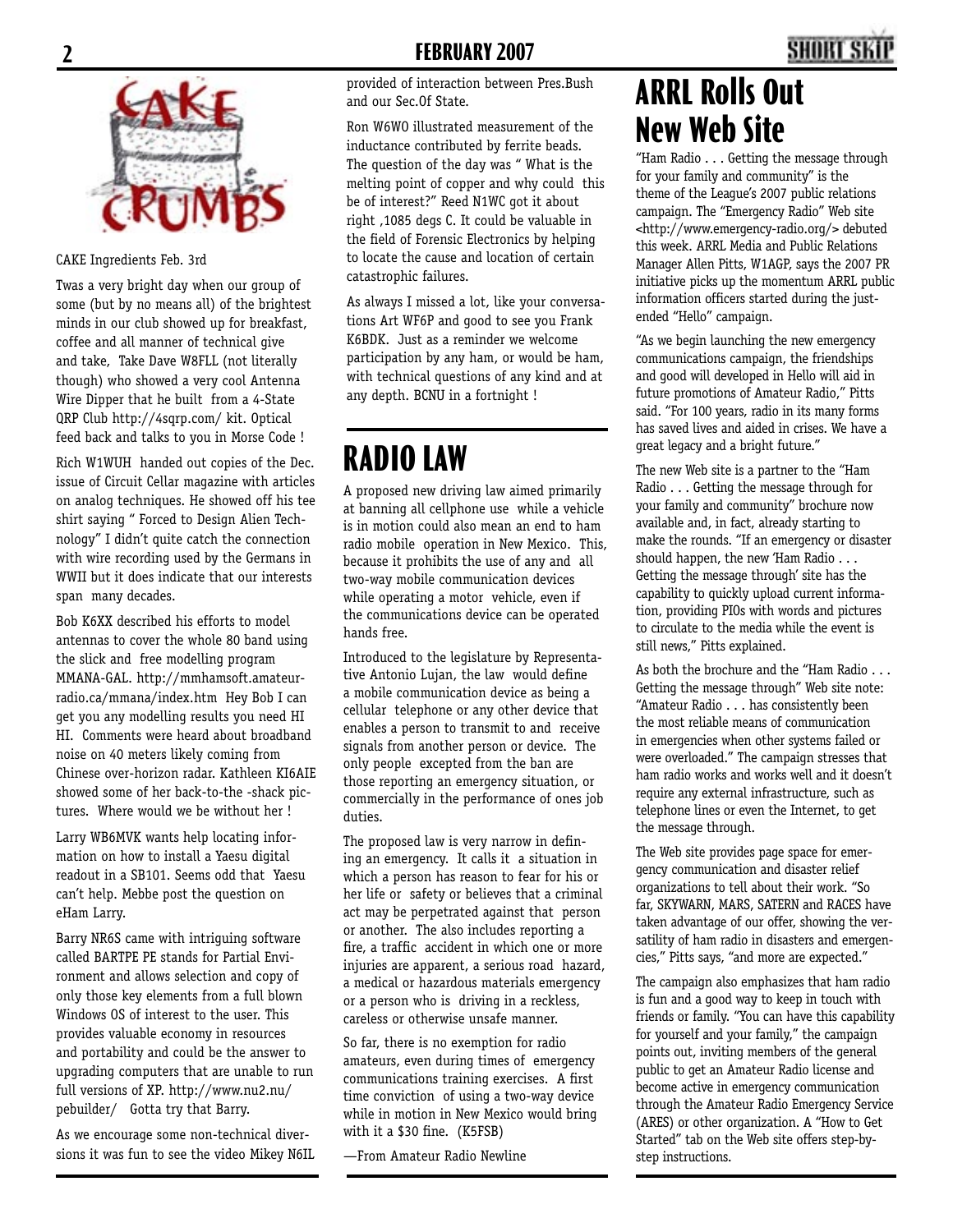#### **2 FEBRUARY 2007 3**

### **Treasurer's Report**

At the January 2007 Board of Directors meeting, Treasurer Kathleen McQuilling, KI6AIE, reported that the SCCARC treasury had \$5, 472.30 in cash and bank accounts. At that time all financial obligations had been met for which invoices had been received.

#### **HRO Discount for Club members**

SCCARC members are eligible for a 5 percent discount at HRO in Sunnyvale on any purchase over \$20 excluding radios. Show them your current membership card once and they will update their database for future discounts.

#### **ARRL Membership: A Cut For Your Club**

You can save yourself 39 cents and make a "painless" donation to your local Club at the same time by joining ARRL or renewing your ARRL membership through the Santa Cruz Count Amateur Radio Club. Just bring your check, made out to "SCCARC" instead of "ARRL," along with your ARRL membership form, to the next Club meeting. We will send ARRL your paperwork and dues (less \$15 for a new membership or \$2 for a renewal).

### **Rescue Radio**

NYC TO INVOLVE THE WIRELESS PUBLIC

 New York City is embarking on some new rescue radio technology to help protect all who live there. This, by getting them more involved in the process by using the communications technology they already have at hand. Jim Meachen, ZL2BHF, reports:

In the not-too-distant future, callers to New York City's emergency 9- 1-1 and non-emergency 3-1-1 centers will be able to send digital photos and videos to augment the activities being reported.

 John Feinblatt, the mayor's criminal justice coordinator, could not say how long it will take to implement the plan, but said it would be fairly inexpensive because the technology already exists. Feinblatt said that the popularity of text and photo messaging and Internet services like Google and YouTube made this initiative a natural next step for emergency services.

Mayor Michael Bloomberg, who built his fortune on innovations in information technology, called the video addition a "revolutionary innovation in crime fighting." The mayor added that New Yorkers who see a crime in progress or a dangerous building condition will be able to transmit



Another beautiful pre-Spring day in Santa Cruz was celebrated by the CAKE group under the direction of Ron,W6WO. On hand were the usual suspects armed with three, count 'em, three laptop computers. With the group of about a dozen of us laughing and scratchin,' we have folks walking up to us asking what and who we might be. Ham radio operators, we are. Some patrons envy us, wishing they might be like us "happy, interested folk," obviously enjoying ourselves. Always there are lil toys to pass around and play with. "What's this?"always asks the contributor.

Frankie Carroll, K6BDK, brought in a chrome-plated Bencher paddle either broken or worn out from constant hard use. Various methods of repair were discussed and batted about. I was going to suggest applying some welder's torch heat to make straightening a bent part easier. Bob, K6XX, took a more gentle approach.

## **Crystal Radio Sets?**

An entire site about building Crystal Sets.

The Society has been growing over the past 13 years as word gets out to enthusiasts. Still, some people are flabbergasted to find an entire society dedicated to Crystal Set radios (or "Xtal Sets"). One web surfer e-mailed, "I was so excited to find your site that I fell off my chair!"

The Xtal Set Society publishes a newsletter and numerous books, all of which you can find more information about on this site at http://www.midnightscience.com/

—Rebecca, The Crystal Queen, Editor, Xtal Society News

images to 911, or online to nyc.gov.

No date has been announced for the rollout of this new wireless video reporting technology to go into use. (CGC)

—From Amateur Radio Newline

After removing the plastic paddles, a spring and several screws, he suggested using two pipe wrenches to really force the metal to make it right again. Frankie seemed happy that his friends helped. He scooped up all the pieces, screws and the actuating spring and put them in his pocket. I was thinking a self-locking plastic baggie wud prevent loss in case he had a hole in his pocket. (Note: My Iambic Racer paddle had cracked plastic handles after a couple of decades of use. A little ribbon of glue laid along the fracture line took care of that problem although the alignment is a bit skewed. (I shudda used a clamp to ensure an original profile.)

Sat next to Kathleen, KI6KIE, while she connected her computer and contacted her mentor Dave White, WN5Y, back in Texas. They chatted and with Kathleen as control operator, I said my "Howdies" to Dave. This was my first on-the-computer QSO so how do I log it? Should I send a QSL card? Oh, Kathleen is a musician, plays a Cello. I asked Larry Edler, WB6MVK, if he is keeping up with his piano work. He owns a baby grand piano he has played since he was a young boy. I played it once "it has a nice tone."

I'm on the 40 meter band daily but propagation is terrible. Being at the low side of the sunspot cycle is disappointing but my readings indicate that maybe next year we will begin our upswing. Yea

### **Visalia International DX Convention 2007**

The 2007 International DX Convention will take place April 27, 28 & 29, 2007 at the Holiday Inn Hotel & Conference Center in Visalia, California. This is an ARRL sanctioned convention that is sponsored this year by the Northern California DX Club. It is expected to draw visitors from around the World and will feature programs from recent DX-Peditions and contest operations.

The Convention theme this year is, "Elmering New DXers is Job Number One!" Current information and registration forms are available on the Convention web page, which can be found at www.dxconvention.org. Additional registration information can be obtained by contacting Convention Registration Chairman, Dick Letrich, W6KM via Email at dlw6km@aol.com.